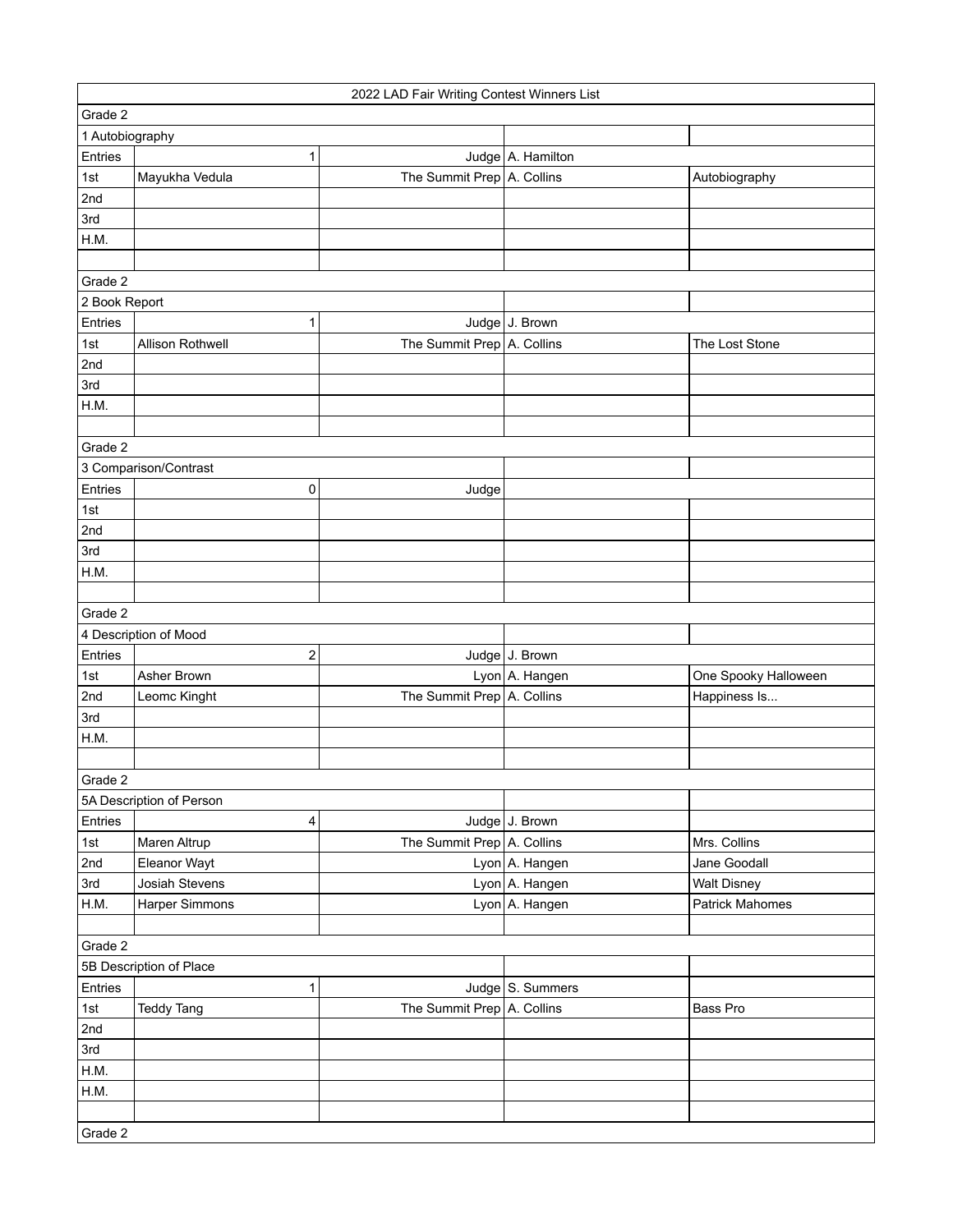| 5C Description of Object or Thing |                                   |                            |                       |                                               |  |
|-----------------------------------|-----------------------------------|----------------------------|-----------------------|-----------------------------------------------|--|
| Entries                           | 4                                 |                            | Judge J. Brown        |                                               |  |
| 1st                               | Ryker Inlow                       | The Summit Prep A. Collins |                       | Purple                                        |  |
| 2nd                               | Elanor Wayt                       |                            | Lyon A. Hangen        | King Cobras                                   |  |
| 3rd                               | Kynlee Pfannonstiel               | The Summit Prep A. Collins |                       | Can you Help me Find the<br>Gingerbread Girl? |  |
| H.M.                              | Elliot Johnson                    |                            | Lyon A. Hangen        | The Little Penguin                            |  |
|                                   |                                   |                            |                       |                                               |  |
|                                   |                                   |                            |                       |                                               |  |
| Grade 2                           |                                   |                            |                       |                                               |  |
| 6 Letters                         |                                   |                            |                       |                                               |  |
| Entries                           | 4                                 |                            | Judge J. Brown        |                                               |  |
| 1st                               | Allison Rothwell                  | The Summit Prep A. Collins |                       | The Letter for Slamang the<br>Wolf            |  |
| 2nd                               | Maren Altrup                      | The Summit Prep A. Collins |                       | Letter to Panda                               |  |
| 3rd                               | Leo McKnight                      | The Summit Prep A. Collins |                       | My Letter                                     |  |
| H.M.                              | Kelly Matkowski                   | Hickory Hills K. Franklin  |                       | Axolotl                                       |  |
|                                   |                                   |                            |                       |                                               |  |
| Grade 2                           |                                   |                            |                       |                                               |  |
|                                   | 7 Essay with Original Photos      |                            |                       |                                               |  |
| Entries                           | 0                                 | Judge                      |                       |                                               |  |
| 1st                               |                                   |                            |                       |                                               |  |
| 2nd                               |                                   |                            |                       |                                               |  |
| 3rd                               |                                   |                            |                       |                                               |  |
| H.M.                              |                                   |                            |                       |                                               |  |
|                                   |                                   |                            |                       |                                               |  |
| Grade 2                           |                                   |                            |                       |                                               |  |
|                                   | 8 Journal/Diary Fictional         |                            |                       |                                               |  |
| Entries                           | 1                                 |                            | Judge S. Summers      |                                               |  |
| 1st                               | Anika Nandan                      | Summit Prep A. Collins     |                       | 4 Days of Adventure<br>Underwater             |  |
| 2nd                               |                                   |                            |                       |                                               |  |
| 3rd                               |                                   |                            |                       |                                               |  |
| H.M.                              |                                   |                            |                       |                                               |  |
|                                   |                                   |                            |                       |                                               |  |
| Grade 2                           |                                   |                            |                       |                                               |  |
|                                   | 9 Journal/Diary Personal          |                            |                       |                                               |  |
| Entries                           | 3                                 |                            | Judge A. Hangen       |                                               |  |
| 1st                               | Kynlee Pfannenetiel               | The Summit Prep A. Collins |                       | My Trip to Colorado                           |  |
| 2nd                               | <b>MAren Altrue</b>               | The Summit Prep A. Collins |                       | My Trip to England                            |  |
| 3rd                               | Arrie Minehart                    |                            | Sweeny   M. Scroggins | Fireworks - July 4, 2022                      |  |
| H.M.                              |                                   |                            |                       |                                               |  |
|                                   |                                   |                            |                       |                                               |  |
| Grade 2                           |                                   |                            |                       |                                               |  |
|                                   | 10 Literary Analysis of Character |                            |                       |                                               |  |
| Entries                           | 0                                 | Judge                      |                       |                                               |  |
| 1st                               |                                   |                            |                       |                                               |  |
| 2nd                               |                                   |                            |                       |                                               |  |
| 3rd                               |                                   |                            |                       |                                               |  |
| H.M.                              |                                   |                            |                       |                                               |  |
|                                   |                                   |                            |                       |                                               |  |
| Grade 2                           |                                   |                            |                       |                                               |  |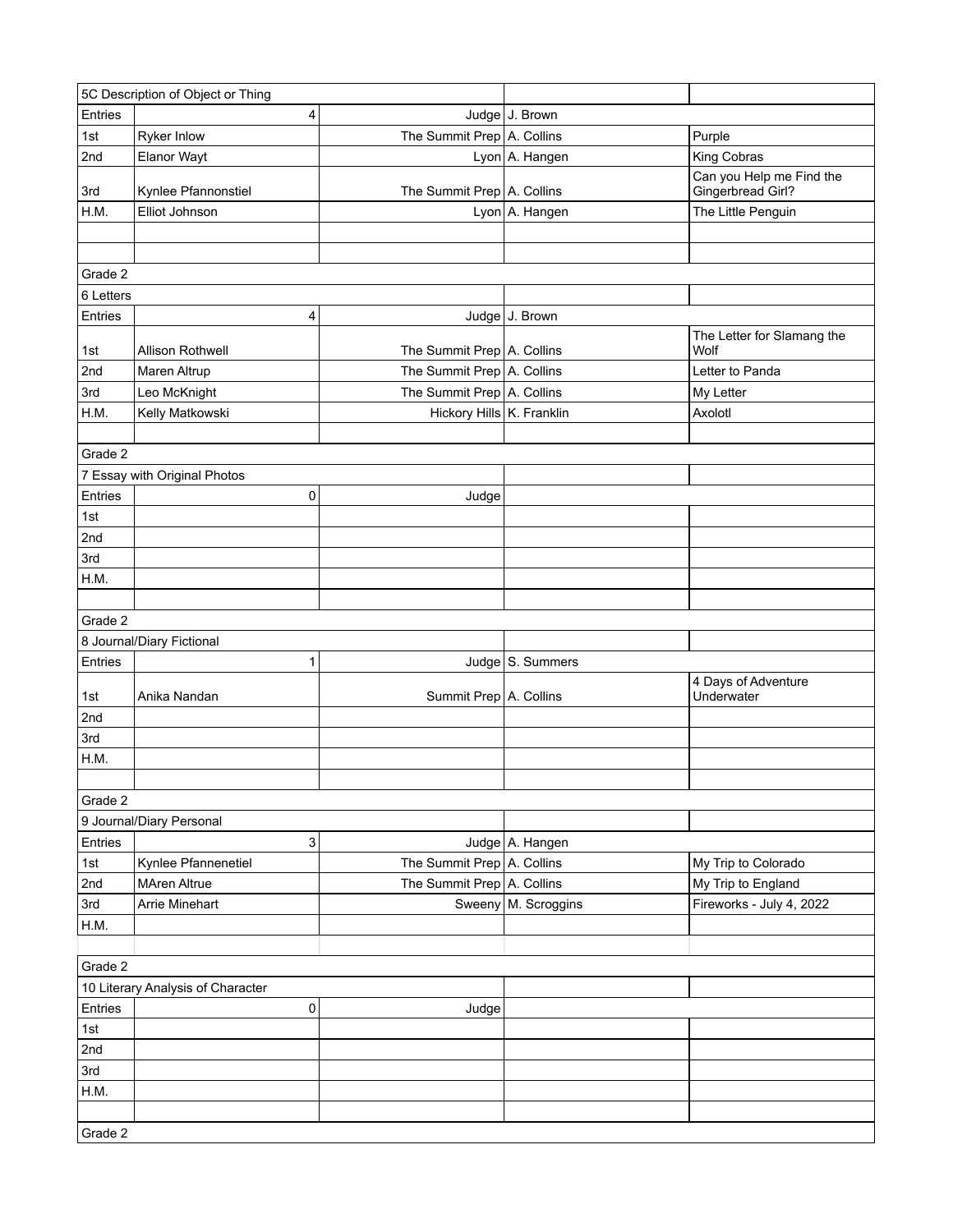|                 | 11 Literary Analysis of Conflict                |                            |                       |                |  |  |
|-----------------|-------------------------------------------------|----------------------------|-----------------------|----------------|--|--|
| Entries         | 0                                               | Judge                      |                       |                |  |  |
| 1st             |                                                 |                            |                       |                |  |  |
| 2nd             |                                                 |                            |                       |                |  |  |
| 3rd             |                                                 |                            |                       |                |  |  |
| H.M.            |                                                 |                            |                       |                |  |  |
|                 |                                                 |                            |                       |                |  |  |
| Grade 2         |                                                 |                            |                       |                |  |  |
|                 | 12 Literary Analysis of Setting                 |                            |                       |                |  |  |
| Entries         | 0                                               | Judge                      |                       |                |  |  |
| 1st             |                                                 |                            |                       |                |  |  |
| 2nd             |                                                 |                            |                       |                |  |  |
| 3rd             |                                                 |                            |                       |                |  |  |
| H.M.            |                                                 |                            |                       |                |  |  |
|                 |                                                 |                            |                       |                |  |  |
|                 |                                                 |                            |                       |                |  |  |
| Grade 2         |                                                 |                            |                       |                |  |  |
|                 | 13 Literary Analysis of Symbol                  |                            |                       |                |  |  |
| Entries         | 0                                               | Judge                      |                       |                |  |  |
| 1st             |                                                 |                            |                       |                |  |  |
| 2nd             |                                                 |                            |                       |                |  |  |
| 3rd             |                                                 |                            |                       |                |  |  |
| H.M.            |                                                 |                            |                       |                |  |  |
|                 |                                                 |                            |                       |                |  |  |
|                 | Grade 2                                         |                            |                       |                |  |  |
|                 | 14 Literary Analysis of Techniques              |                            |                       |                |  |  |
| Entries         | $\pmb{0}$                                       | Judge                      |                       |                |  |  |
| 1st             |                                                 |                            |                       |                |  |  |
| 2nd             |                                                 |                            |                       |                |  |  |
| 3rd             |                                                 |                            |                       |                |  |  |
| H.M.            |                                                 |                            |                       |                |  |  |
|                 |                                                 |                            |                       |                |  |  |
| Grade 2         |                                                 |                            |                       |                |  |  |
|                 | 15 Literary Analysis of Theme                   |                            |                       |                |  |  |
| Entries         | 0                                               | Judge                      |                       |                |  |  |
| $1st$           |                                                 |                            |                       |                |  |  |
| 2nd             |                                                 |                            |                       |                |  |  |
| 3rd             |                                                 |                            |                       |                |  |  |
| H.M.            |                                                 |                            |                       |                |  |  |
|                 |                                                 |                            |                       |                |  |  |
| Grade 2         |                                                 |                            |                       |                |  |  |
| 16 Media Review |                                                 |                            |                       |                |  |  |
| Entries         | 1                                               |                            | Judge $K$ . Meinhardt |                |  |  |
| 1st             | Allison                                         | The Summit Prep A. Collins |                       | The Sleep Over |  |  |
| 2nd             |                                                 |                            |                       |                |  |  |
| 3rd             |                                                 |                            |                       |                |  |  |
|                 |                                                 |                            |                       |                |  |  |
| H.M.            |                                                 |                            |                       |                |  |  |
|                 |                                                 |                            |                       |                |  |  |
|                 |                                                 |                            |                       |                |  |  |
|                 | Grade 2                                         |                            |                       |                |  |  |
|                 | 17 Original Lit. Related Newspaper - Individual |                            |                       |                |  |  |
| Entries         | 0                                               | Judge                      |                       |                |  |  |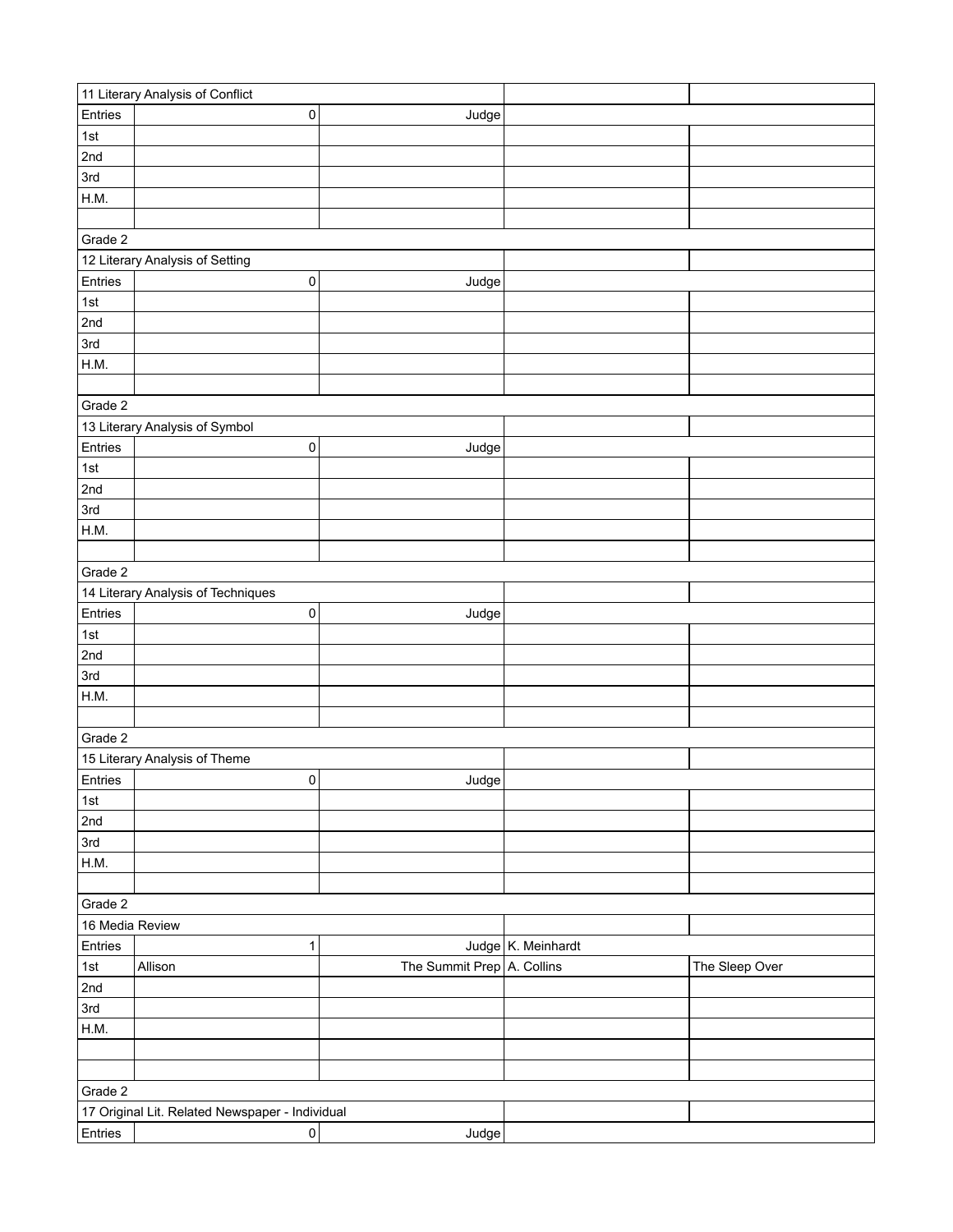| 1st           |                                                           |                                                          |                       |                                                     |  |
|---------------|-----------------------------------------------------------|----------------------------------------------------------|-----------------------|-----------------------------------------------------|--|
| 2nd           |                                                           |                                                          |                       |                                                     |  |
| 3rd           |                                                           |                                                          |                       |                                                     |  |
| H.M.          |                                                           |                                                          |                       |                                                     |  |
|               |                                                           |                                                          |                       |                                                     |  |
| Grade 2       |                                                           |                                                          |                       |                                                     |  |
|               | 18 Original Lit. Related Newspaper - Small Group or class |                                                          |                       |                                                     |  |
| Entries       | 0                                                         | Judge                                                    |                       |                                                     |  |
| 1st           |                                                           |                                                          |                       |                                                     |  |
| 2nd           |                                                           |                                                          |                       |                                                     |  |
| 3rd           |                                                           |                                                          |                       |                                                     |  |
| H.M.          |                                                           |                                                          |                       |                                                     |  |
|               |                                                           |                                                          |                       |                                                     |  |
| Grade 2       |                                                           |                                                          |                       |                                                     |  |
|               | 19 Documented Essay                                       |                                                          |                       |                                                     |  |
| Entries       | 4                                                         |                                                          | Judge A. Hangen       |                                                     |  |
| 1st           | Diesel Rauch                                              | The Summit Prep A. Collins                               |                       | Rosa Parks                                          |  |
| 2nd           | <b>Teddy Tang</b>                                         | The Summit Prep   A. Collins                             |                       | <b>Usain Bolt</b>                                   |  |
| 3rd           | Mayukha Vedula                                            | The Summit Prep A. Collins                               |                       | Earth                                               |  |
| 3rd           | Violet Peng                                               | The Summit Prep A. Collins                               |                       | Uranus                                              |  |
|               |                                                           |                                                          |                       |                                                     |  |
| Grade 2       |                                                           |                                                          |                       |                                                     |  |
| 20A Narration |                                                           |                                                          |                       |                                                     |  |
| Entries       | 5                                                         |                                                          | Judge J. Brown        |                                                     |  |
| 1st           | <b>Blakely Fisher</b>                                     |                                                          | Lyon A. Hangen        | Henry and the Ice Cream                             |  |
| 2nd           | <b>Brielle Robinson</b>                                   | The Summit Prep A. Collins                               |                       | <b>Buzz Aldrin</b>                                  |  |
| 3rd           | Anika Nandan                                              | The Summit Prep A. Collins                               |                       | Taking a Walk                                       |  |
| H.M.          | <b>Emerson Bonter</b>                                     | The Summit Prep A. Collins                               |                       | <b>Walt Disney</b>                                  |  |
|               |                                                           |                                                          |                       |                                                     |  |
| Grade 2       |                                                           |                                                          |                       |                                                     |  |
|               | 20B Personal Experience Narrative                         |                                                          |                       |                                                     |  |
| Entries       | $\overline{7}$                                            |                                                          | Judge   A. Hangen     |                                                     |  |
| 1st           | Anika Nandan                                              | The Summit Prep A. Collins                               |                       | My First Triathlon                                  |  |
|               |                                                           |                                                          |                       | The Time I got Trapped in My                        |  |
| 2nd           | Leo                                                       | The Summit Prep   A. Collins                             |                       | Chicken Coop                                        |  |
|               |                                                           |                                                          |                       | You'll Never Believe What I<br>Found In my Driveway |  |
| 3rd           | Kynlee Pfannenstiel                                       | The Summit Prep A. Collins<br>The Summit Prep A. Collins |                       |                                                     |  |
| H.M.<br>H.M.  | Mayukha Vedula                                            |                                                          |                       | Flying Like a Bird                                  |  |
|               |                                                           |                                                          |                       |                                                     |  |
| Grade 2       |                                                           |                                                          |                       |                                                     |  |
|               | 21a Original Illustrated Book                             |                                                          |                       |                                                     |  |
| Entries       | 7                                                         |                                                          | Judge   V. Hartleroad |                                                     |  |
| 1st           | <b>Cameron Redus</b>                                      |                                                          | Lyon K. Stockdale     | King Cobras                                         |  |
| 2nd           | <b>Brielle Robinson</b>                                   | The Summit Prep A. Collins                               |                       | The Oldest Kid in the Car                           |  |
| 3rd           |                                                           |                                                          | Lyon K. Stockdale     | Hummingbirds                                        |  |
| 3rd           | Kaitlynn Stidham<br><b>Barrett James</b>                  |                                                          | Lyon K. Stockdale     | Dolphins                                            |  |
|               |                                                           |                                                          |                       |                                                     |  |
|               |                                                           |                                                          |                       |                                                     |  |
|               |                                                           |                                                          |                       |                                                     |  |
| Grade 2       |                                                           |                                                          |                       |                                                     |  |
|               | 21b Original graphic story/comic book                     |                                                          |                       |                                                     |  |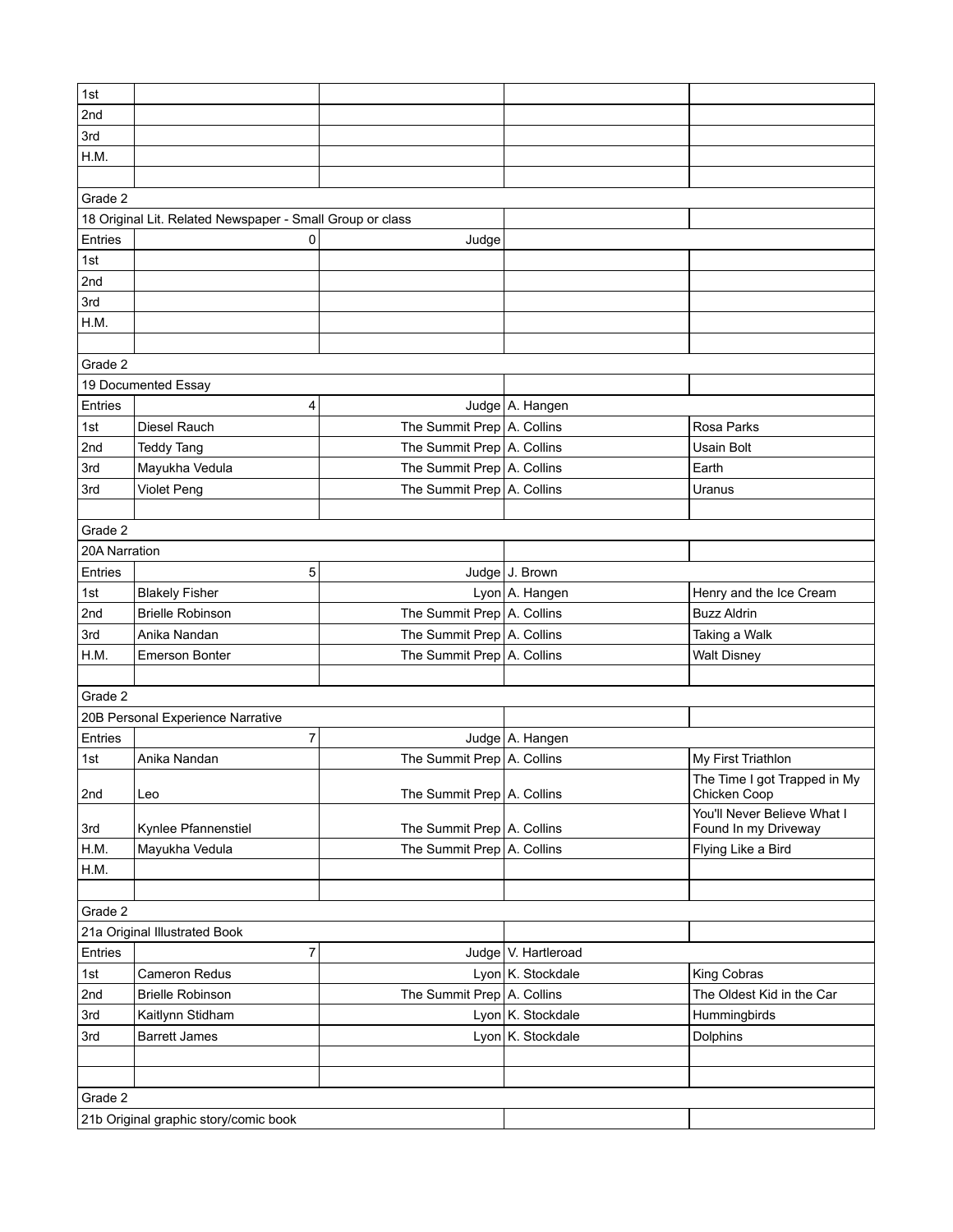| Entries         | $\overline{2}$                         |                              | Judge   V. Hartleroad |                            |
|-----------------|----------------------------------------|------------------------------|-----------------------|----------------------------|
| 1st             | <b>Teddy Tang</b>                      | The Summit Prep A. Collins   |                       | Cuphead                    |
| 2nd             | Diesel Rauch                           | The Summit Prep A. Collins   |                       | Pokemon1.                  |
| 3rd             |                                        |                              |                       |                            |
| H.M.            |                                        |                              |                       |                            |
|                 |                                        |                              |                       |                            |
| Grade 2         |                                        |                              |                       |                            |
|                 | 22 Original Book without Illustrations |                              |                       |                            |
| Entries         | 0                                      | Judge                        |                       |                            |
| 1st             |                                        |                              |                       |                            |
| 2 <sub>nd</sub> |                                        |                              |                       |                            |
| 3rd             |                                        |                              |                       |                            |
| H.M             |                                        |                              |                       |                            |
|                 |                                        |                              |                       |                            |
| Grade 2         |                                        |                              |                       |                            |
|                 | 23 Creative Nonfiction                 |                              |                       |                            |
| Entries         | 4                                      |                              | Judge   V. Hartleroad |                            |
| 1st             | Emery Madden                           | The Summit Prep A. Collins   |                       | Thomas Edison              |
| 2nd             | Luke McCleod                           | The Summit Prep A. Collins   |                       | Tom Brady                  |
| 3rd             | <b>Elise Easter</b>                    | The Summit Prep A. Collins   |                       | Maya Angelou               |
| H.M.            | Leo McKnight                           | The Summit Prep A. Collins   |                       | Jupiter                    |
|                 |                                        |                              |                       |                            |
| Grade 2         |                                        |                              |                       |                            |
|                 | 24 Personal Opinion                    |                              |                       |                            |
| Entries         | 8                                      |                              | Judge   V. Hartleroad |                            |
|                 |                                        |                              |                       | What Would we do Without   |
| 1st             | Nola Murphy                            | The Summit Prep   A. Collins |                       | Reading                    |
| 2nd             | Paisley Ford                           |                              | Sweeny   M. Scroggins | Why I Love Music           |
| 3rd             | Asher Brown                            |                              | Lyon A. Hangen        | Basketball                 |
| H.M.            | Jocelyn Jordan                         |                              | Lyon A. Hangen        | <b>Best Christmas Ever</b> |
|                 |                                        |                              |                       |                            |
| Grade 2         |                                        |                              |                       |                            |
| 25 Persuasion   |                                        |                              |                       |                            |
| Entries         | 3                                      |                              | Judge J. Sellars      |                            |
| 1st             | Leo Mcknight                           |                              | Summit A. Collins     | I love spiders             |
| 2nd             | Maren Altrup                           |                              | Summit A. Collins     | Be a Good Student          |
| 3rd             | Elliot Johnson                         |                              | Republic A. Hangen    | Christmas Is the Best      |
| H.M.            |                                        |                              |                       |                            |
|                 |                                        |                              |                       |                            |
| Grade 2         |                                        |                              |                       |                            |
| 26 Short Story  |                                        |                              |                       |                            |
| Entries         | 7                                      |                              | Judge J. Sellars      |                            |
| 1st             | Logan Lohkamp                          |                              | Republic M. Burton    | Lucy's Dragon              |
| 2nd             | Mayukha Vedula                         |                              | Summit A. Collins     | The Magic Umbrella         |
| 3rd             | Anika Nandan                           |                              | Summit A. Collins     | Can We Get a Dog?          |
| H.M.            | Kelly Matkowski                        | Hickory Hills K. Franklin    |                       | The Caterpillar            |
|                 |                                        |                              |                       |                            |
| Grade 2         |                                        |                              |                       |                            |
| 27 Satire       |                                        |                              |                       |                            |
| Entries         | 0                                      | Judge                        |                       |                            |
| 1st             |                                        |                              |                       |                            |
|                 |                                        |                              |                       |                            |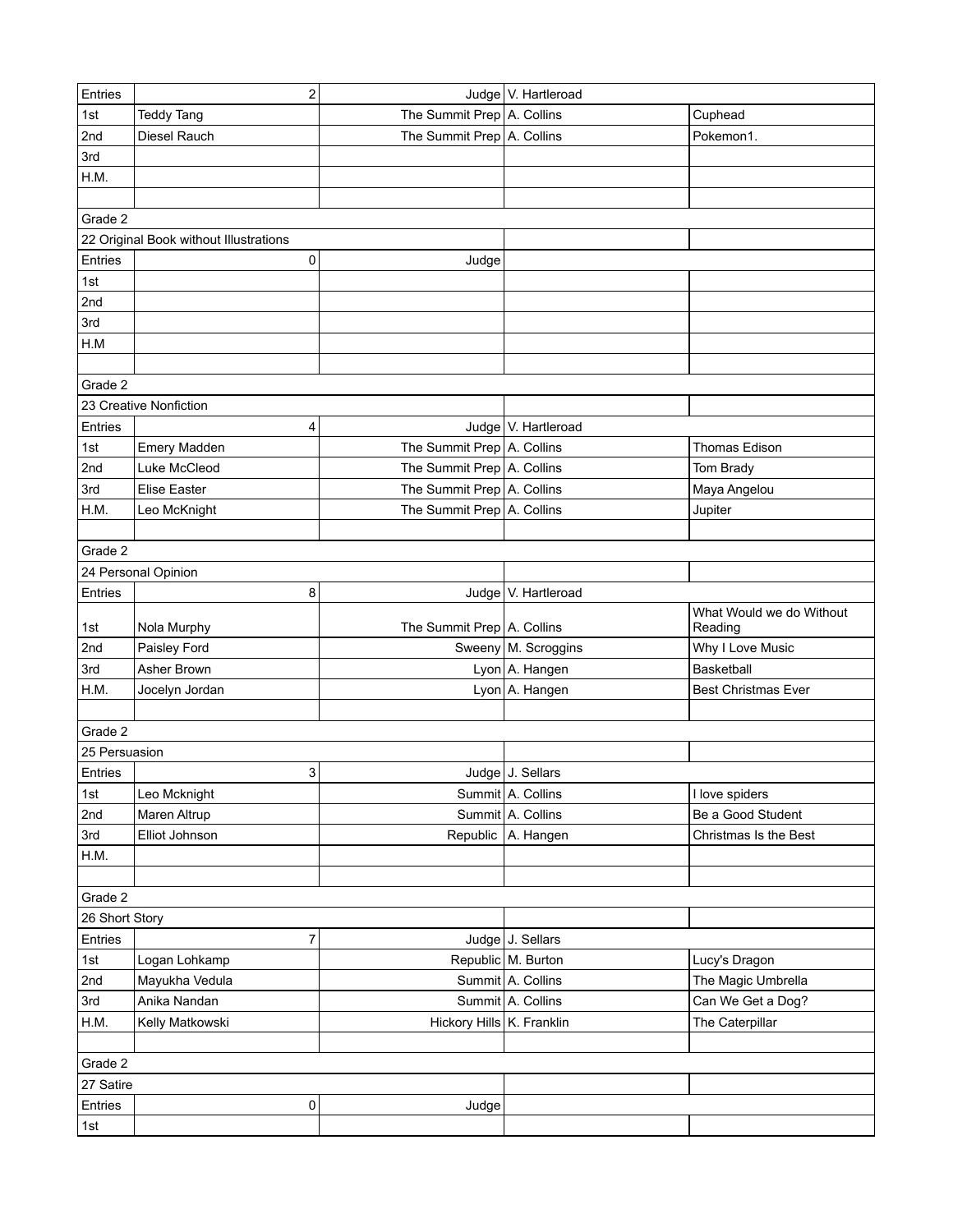| 3rd<br>H.M.<br>Grade 2<br>28 Prose Parody<br>Entries<br>0<br>Judge<br>1st<br>2nd<br>3rd<br>H.M.<br>Grade 2<br>29 Original Poetry Anthology -- Individual<br>Judge Jaime Anglen<br>1<br>Summit A. Collins<br>1st<br>Allison Rothwen<br>My Book of Poems<br>3rd<br>Grade 2<br>30 Original Poetry Anthology -- Small Group<br>Entries<br>Judge J. Sellars<br>4<br>Summit A. Collins<br>Mrs. Collin's Small Group - Orig<br>1st<br>Color Poems<br>Summit A. Collins<br>Mrs. Collin's Small Group - Orin<br>2nd<br>Snowman Alliterations<br>3rd<br>H.M.<br>Grade 2<br>31 Original Poetry Anthology--Class<br>Entries<br>Judge J. Sellars<br>4<br>Mrs. Collin's Class - Orignial Po<br>Summit A. Collins<br>1st<br><b>Moon Acrostics</b><br>2nd<br>Mrs. Collin's Class<br>Summit A. Collins<br>Life As a Second Grader<br>3rd<br>H.M.<br>32 Original Illustrated Book by Group<br>Entries<br>Judge S. Summers<br>1<br>Lyon K. Stockdale<br>1st<br>Mr. Conner's Class<br>Turk Visits Lyon<br>3rd<br>H.M.<br>Grade 2<br>33 Original Prose Anthology by individual<br>Entries<br>0<br>Judge<br>1st<br>2nd | 2nd     |  |  |  |  |  |  |
|--------------------------------------------------------------------------------------------------------------------------------------------------------------------------------------------------------------------------------------------------------------------------------------------------------------------------------------------------------------------------------------------------------------------------------------------------------------------------------------------------------------------------------------------------------------------------------------------------------------------------------------------------------------------------------------------------------------------------------------------------------------------------------------------------------------------------------------------------------------------------------------------------------------------------------------------------------------------------------------------------------------------------------------------------------------------------------------------------|---------|--|--|--|--|--|--|
|                                                                                                                                                                                                                                                                                                                                                                                                                                                                                                                                                                                                                                                                                                                                                                                                                                                                                                                                                                                                                                                                                                  |         |  |  |  |  |  |  |
|                                                                                                                                                                                                                                                                                                                                                                                                                                                                                                                                                                                                                                                                                                                                                                                                                                                                                                                                                                                                                                                                                                  |         |  |  |  |  |  |  |
|                                                                                                                                                                                                                                                                                                                                                                                                                                                                                                                                                                                                                                                                                                                                                                                                                                                                                                                                                                                                                                                                                                  |         |  |  |  |  |  |  |
|                                                                                                                                                                                                                                                                                                                                                                                                                                                                                                                                                                                                                                                                                                                                                                                                                                                                                                                                                                                                                                                                                                  |         |  |  |  |  |  |  |
|                                                                                                                                                                                                                                                                                                                                                                                                                                                                                                                                                                                                                                                                                                                                                                                                                                                                                                                                                                                                                                                                                                  |         |  |  |  |  |  |  |
|                                                                                                                                                                                                                                                                                                                                                                                                                                                                                                                                                                                                                                                                                                                                                                                                                                                                                                                                                                                                                                                                                                  |         |  |  |  |  |  |  |
|                                                                                                                                                                                                                                                                                                                                                                                                                                                                                                                                                                                                                                                                                                                                                                                                                                                                                                                                                                                                                                                                                                  |         |  |  |  |  |  |  |
|                                                                                                                                                                                                                                                                                                                                                                                                                                                                                                                                                                                                                                                                                                                                                                                                                                                                                                                                                                                                                                                                                                  |         |  |  |  |  |  |  |
|                                                                                                                                                                                                                                                                                                                                                                                                                                                                                                                                                                                                                                                                                                                                                                                                                                                                                                                                                                                                                                                                                                  |         |  |  |  |  |  |  |
|                                                                                                                                                                                                                                                                                                                                                                                                                                                                                                                                                                                                                                                                                                                                                                                                                                                                                                                                                                                                                                                                                                  |         |  |  |  |  |  |  |
|                                                                                                                                                                                                                                                                                                                                                                                                                                                                                                                                                                                                                                                                                                                                                                                                                                                                                                                                                                                                                                                                                                  |         |  |  |  |  |  |  |
|                                                                                                                                                                                                                                                                                                                                                                                                                                                                                                                                                                                                                                                                                                                                                                                                                                                                                                                                                                                                                                                                                                  |         |  |  |  |  |  |  |
|                                                                                                                                                                                                                                                                                                                                                                                                                                                                                                                                                                                                                                                                                                                                                                                                                                                                                                                                                                                                                                                                                                  |         |  |  |  |  |  |  |
|                                                                                                                                                                                                                                                                                                                                                                                                                                                                                                                                                                                                                                                                                                                                                                                                                                                                                                                                                                                                                                                                                                  |         |  |  |  |  |  |  |
|                                                                                                                                                                                                                                                                                                                                                                                                                                                                                                                                                                                                                                                                                                                                                                                                                                                                                                                                                                                                                                                                                                  | Entries |  |  |  |  |  |  |
|                                                                                                                                                                                                                                                                                                                                                                                                                                                                                                                                                                                                                                                                                                                                                                                                                                                                                                                                                                                                                                                                                                  |         |  |  |  |  |  |  |
|                                                                                                                                                                                                                                                                                                                                                                                                                                                                                                                                                                                                                                                                                                                                                                                                                                                                                                                                                                                                                                                                                                  | 2nd     |  |  |  |  |  |  |
|                                                                                                                                                                                                                                                                                                                                                                                                                                                                                                                                                                                                                                                                                                                                                                                                                                                                                                                                                                                                                                                                                                  |         |  |  |  |  |  |  |
|                                                                                                                                                                                                                                                                                                                                                                                                                                                                                                                                                                                                                                                                                                                                                                                                                                                                                                                                                                                                                                                                                                  | H.M.    |  |  |  |  |  |  |
|                                                                                                                                                                                                                                                                                                                                                                                                                                                                                                                                                                                                                                                                                                                                                                                                                                                                                                                                                                                                                                                                                                  |         |  |  |  |  |  |  |
|                                                                                                                                                                                                                                                                                                                                                                                                                                                                                                                                                                                                                                                                                                                                                                                                                                                                                                                                                                                                                                                                                                  |         |  |  |  |  |  |  |
|                                                                                                                                                                                                                                                                                                                                                                                                                                                                                                                                                                                                                                                                                                                                                                                                                                                                                                                                                                                                                                                                                                  |         |  |  |  |  |  |  |
|                                                                                                                                                                                                                                                                                                                                                                                                                                                                                                                                                                                                                                                                                                                                                                                                                                                                                                                                                                                                                                                                                                  |         |  |  |  |  |  |  |
|                                                                                                                                                                                                                                                                                                                                                                                                                                                                                                                                                                                                                                                                                                                                                                                                                                                                                                                                                                                                                                                                                                  |         |  |  |  |  |  |  |
|                                                                                                                                                                                                                                                                                                                                                                                                                                                                                                                                                                                                                                                                                                                                                                                                                                                                                                                                                                                                                                                                                                  |         |  |  |  |  |  |  |
|                                                                                                                                                                                                                                                                                                                                                                                                                                                                                                                                                                                                                                                                                                                                                                                                                                                                                                                                                                                                                                                                                                  |         |  |  |  |  |  |  |
|                                                                                                                                                                                                                                                                                                                                                                                                                                                                                                                                                                                                                                                                                                                                                                                                                                                                                                                                                                                                                                                                                                  |         |  |  |  |  |  |  |
|                                                                                                                                                                                                                                                                                                                                                                                                                                                                                                                                                                                                                                                                                                                                                                                                                                                                                                                                                                                                                                                                                                  |         |  |  |  |  |  |  |
|                                                                                                                                                                                                                                                                                                                                                                                                                                                                                                                                                                                                                                                                                                                                                                                                                                                                                                                                                                                                                                                                                                  |         |  |  |  |  |  |  |
|                                                                                                                                                                                                                                                                                                                                                                                                                                                                                                                                                                                                                                                                                                                                                                                                                                                                                                                                                                                                                                                                                                  |         |  |  |  |  |  |  |
|                                                                                                                                                                                                                                                                                                                                                                                                                                                                                                                                                                                                                                                                                                                                                                                                                                                                                                                                                                                                                                                                                                  |         |  |  |  |  |  |  |
|                                                                                                                                                                                                                                                                                                                                                                                                                                                                                                                                                                                                                                                                                                                                                                                                                                                                                                                                                                                                                                                                                                  |         |  |  |  |  |  |  |
|                                                                                                                                                                                                                                                                                                                                                                                                                                                                                                                                                                                                                                                                                                                                                                                                                                                                                                                                                                                                                                                                                                  |         |  |  |  |  |  |  |
|                                                                                                                                                                                                                                                                                                                                                                                                                                                                                                                                                                                                                                                                                                                                                                                                                                                                                                                                                                                                                                                                                                  |         |  |  |  |  |  |  |
|                                                                                                                                                                                                                                                                                                                                                                                                                                                                                                                                                                                                                                                                                                                                                                                                                                                                                                                                                                                                                                                                                                  |         |  |  |  |  |  |  |
|                                                                                                                                                                                                                                                                                                                                                                                                                                                                                                                                                                                                                                                                                                                                                                                                                                                                                                                                                                                                                                                                                                  |         |  |  |  |  |  |  |
|                                                                                                                                                                                                                                                                                                                                                                                                                                                                                                                                                                                                                                                                                                                                                                                                                                                                                                                                                                                                                                                                                                  |         |  |  |  |  |  |  |
|                                                                                                                                                                                                                                                                                                                                                                                                                                                                                                                                                                                                                                                                                                                                                                                                                                                                                                                                                                                                                                                                                                  |         |  |  |  |  |  |  |
|                                                                                                                                                                                                                                                                                                                                                                                                                                                                                                                                                                                                                                                                                                                                                                                                                                                                                                                                                                                                                                                                                                  |         |  |  |  |  |  |  |
|                                                                                                                                                                                                                                                                                                                                                                                                                                                                                                                                                                                                                                                                                                                                                                                                                                                                                                                                                                                                                                                                                                  |         |  |  |  |  |  |  |
|                                                                                                                                                                                                                                                                                                                                                                                                                                                                                                                                                                                                                                                                                                                                                                                                                                                                                                                                                                                                                                                                                                  |         |  |  |  |  |  |  |
|                                                                                                                                                                                                                                                                                                                                                                                                                                                                                                                                                                                                                                                                                                                                                                                                                                                                                                                                                                                                                                                                                                  |         |  |  |  |  |  |  |
|                                                                                                                                                                                                                                                                                                                                                                                                                                                                                                                                                                                                                                                                                                                                                                                                                                                                                                                                                                                                                                                                                                  | 2nd     |  |  |  |  |  |  |
|                                                                                                                                                                                                                                                                                                                                                                                                                                                                                                                                                                                                                                                                                                                                                                                                                                                                                                                                                                                                                                                                                                  |         |  |  |  |  |  |  |
|                                                                                                                                                                                                                                                                                                                                                                                                                                                                                                                                                                                                                                                                                                                                                                                                                                                                                                                                                                                                                                                                                                  |         |  |  |  |  |  |  |
|                                                                                                                                                                                                                                                                                                                                                                                                                                                                                                                                                                                                                                                                                                                                                                                                                                                                                                                                                                                                                                                                                                  |         |  |  |  |  |  |  |
|                                                                                                                                                                                                                                                                                                                                                                                                                                                                                                                                                                                                                                                                                                                                                                                                                                                                                                                                                                                                                                                                                                  |         |  |  |  |  |  |  |
|                                                                                                                                                                                                                                                                                                                                                                                                                                                                                                                                                                                                                                                                                                                                                                                                                                                                                                                                                                                                                                                                                                  |         |  |  |  |  |  |  |
|                                                                                                                                                                                                                                                                                                                                                                                                                                                                                                                                                                                                                                                                                                                                                                                                                                                                                                                                                                                                                                                                                                  |         |  |  |  |  |  |  |
|                                                                                                                                                                                                                                                                                                                                                                                                                                                                                                                                                                                                                                                                                                                                                                                                                                                                                                                                                                                                                                                                                                  |         |  |  |  |  |  |  |
|                                                                                                                                                                                                                                                                                                                                                                                                                                                                                                                                                                                                                                                                                                                                                                                                                                                                                                                                                                                                                                                                                                  |         |  |  |  |  |  |  |
| 3rd                                                                                                                                                                                                                                                                                                                                                                                                                                                                                                                                                                                                                                                                                                                                                                                                                                                                                                                                                                                                                                                                                              |         |  |  |  |  |  |  |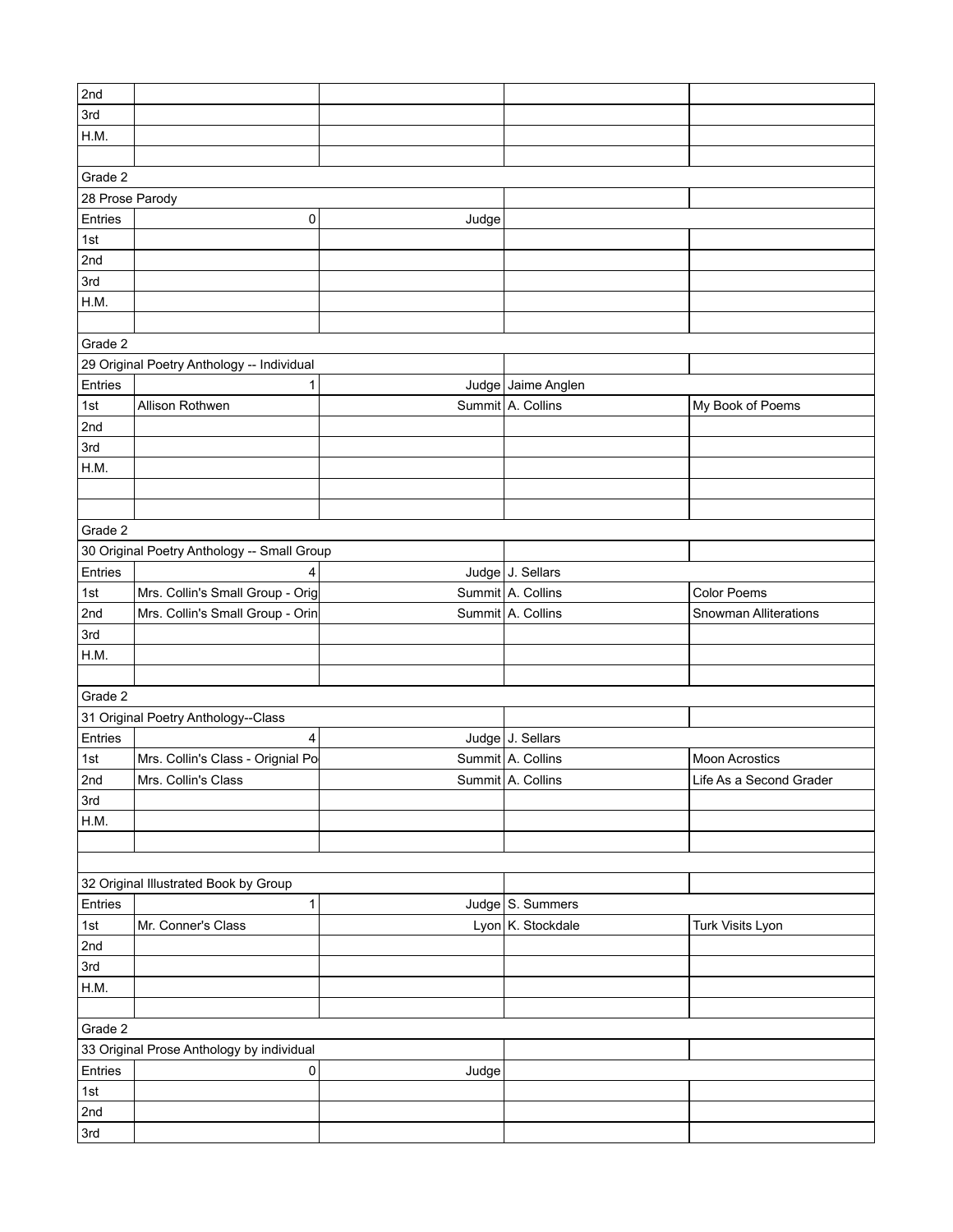| ∣н.м.   |                                                          |       |                   |                          |
|---------|----------------------------------------------------------|-------|-------------------|--------------------------|
|         |                                                          |       |                   |                          |
| Grade 2 |                                                          |       |                   |                          |
|         | 34 Original Prose Anthology -- small group               |       |                   |                          |
| Entries | 0                                                        | Judge |                   |                          |
| 1st     |                                                          |       |                   |                          |
| 2nd     |                                                          |       |                   |                          |
| 3rd     |                                                          |       |                   |                          |
| H.M.    |                                                          |       |                   |                          |
|         |                                                          |       |                   |                          |
| Grade 2 |                                                          |       |                   |                          |
|         | 35 Original Prose Anthology by a Class                   |       |                   |                          |
| Entries | $\ensuremath{\mathsf{3}}$                                |       | Judge J. Sellars  |                          |
|         |                                                          |       |                   | People Who Have Made A   |
| 1st     | Mrs. Collins Class                                       |       | Summit A. Collins | Difference               |
| 2nd     | Mrs. Collins Class                                       |       | Summit A. Collins | The Sun is Important     |
|         |                                                          |       |                   | The Planets of Our Solar |
| 3rd     | Mrs. Collins Class                                       |       | Summit A. Collins | System                   |
| H.M.    |                                                          |       |                   |                          |
|         |                                                          |       |                   |                          |
| Grade 2 |                                                          |       |                   |                          |
|         | 36 Category eleminated                                   |       |                   |                          |
| Entries |                                                          | Judge |                   |                          |
|         |                                                          |       |                   |                          |
|         |                                                          |       |                   |                          |
|         |                                                          |       |                   |                          |
|         |                                                          |       |                   |                          |
|         |                                                          |       |                   |                          |
| Grade 2 |                                                          |       |                   |                          |
|         | 37 Original Anthology of Prose and Poetry -- Individual  |       |                   |                          |
| Entries | 0                                                        | Judge |                   |                          |
| 1st     |                                                          |       |                   |                          |
| 2nd     |                                                          |       |                   |                          |
| 3rd     |                                                          |       |                   |                          |
| H.M.    |                                                          |       |                   |                          |
|         |                                                          |       |                   |                          |
| Grade 2 |                                                          |       |                   |                          |
|         | 38 Original Anthology of Prose and Poetry -- Small Group |       |                   |                          |
| Entries | 0                                                        | Judge |                   |                          |
| 1st     |                                                          |       |                   |                          |
| 2nd     |                                                          |       |                   |                          |
| 3rd     |                                                          |       |                   |                          |
| H.M.    |                                                          |       |                   |                          |
|         |                                                          |       |                   |                          |
| Grade 2 |                                                          |       |                   |                          |
|         | 39 Original Anthology of Prose and Poetry -- Class       |       |                   |                          |
| Entries | 0                                                        | Judge |                   |                          |
| 1st     |                                                          |       |                   |                          |
| 2nd     |                                                          |       |                   |                          |
| 3rd     |                                                          |       |                   |                          |
| H.M.    |                                                          |       |                   |                          |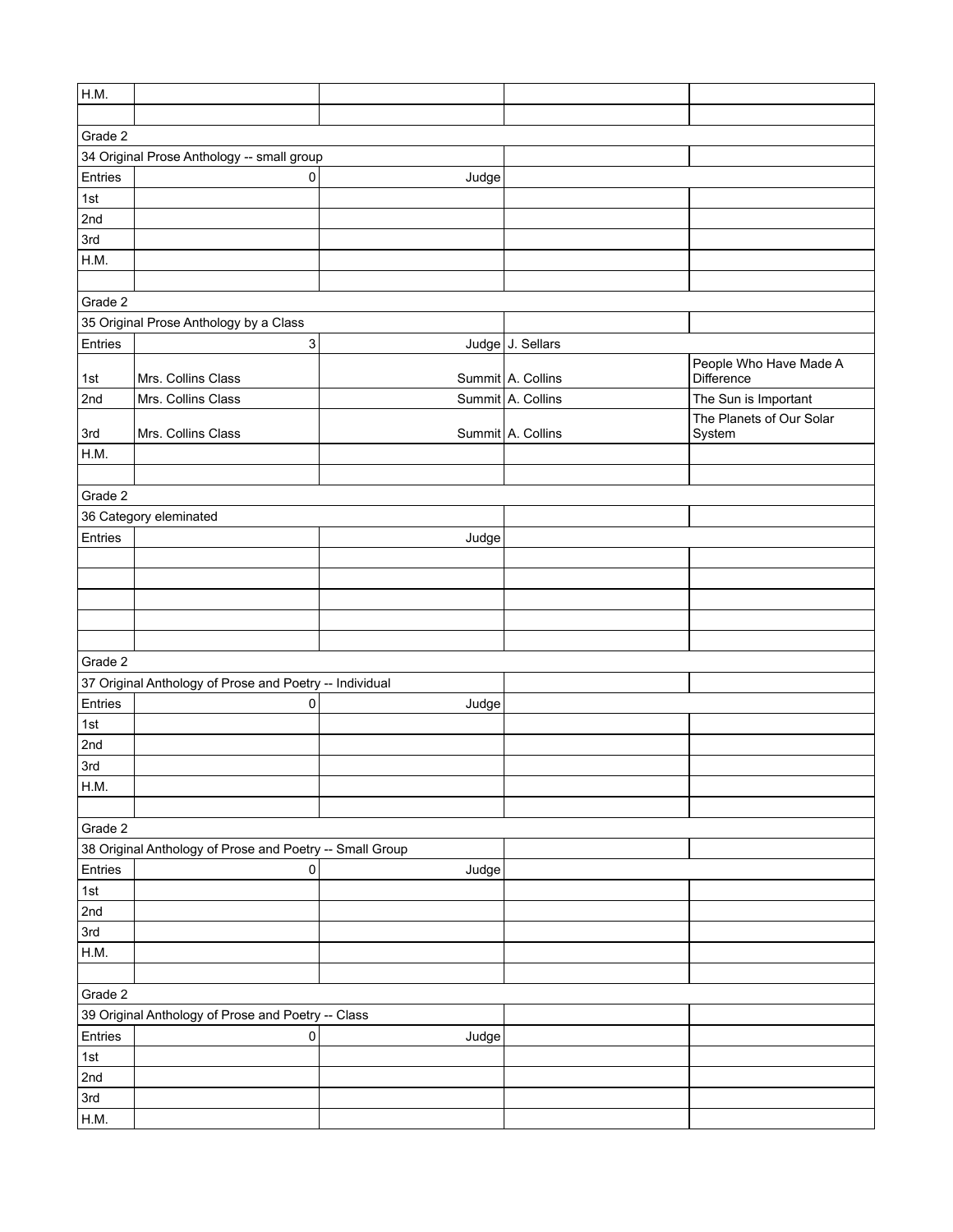| Grade 2            |                         |       |                           |              |  |  |
|--------------------|-------------------------|-------|---------------------------|--------------|--|--|
| 40 Ballad          |                         |       |                           |              |  |  |
| Entries            | 0                       | Judge |                           |              |  |  |
| 1st                |                         |       |                           |              |  |  |
| 2nd                |                         |       |                           |              |  |  |
| 3rd                |                         |       |                           |              |  |  |
| H.M.               |                         |       |                           |              |  |  |
|                    |                         |       |                           |              |  |  |
|                    |                         |       |                           |              |  |  |
| Grade 2            |                         |       |                           |              |  |  |
| 41 Biopoem/Geopoem |                         |       |                           |              |  |  |
| Entries            | 4                       |       | Judge J. Sellars          |              |  |  |
| 1st                | Leo McKnight            |       | Summit A. Collins         | Julias       |  |  |
| 1st                | <b>Price Martin</b>     |       | Stockton Kim Chism Jasper | Lucky's Life |  |  |
| 2nd                | Violet Peng             |       | Summit A. Collins         | Maren Altrup |  |  |
| 3rd                | Maren Altrup            |       | Summit A. Collins         | Violet       |  |  |
| H.M                | Lucas McCleod           |       | Summit A. Collins         | My Life      |  |  |
|                    |                         |       |                           |              |  |  |
| Grade 2            |                         |       |                           |              |  |  |
| 42 Cinquain        |                         |       |                           |              |  |  |
| Entries            | 5                       |       | Judge J. Sellars          |              |  |  |
| 1st                | Maren Altrup            |       | Summit A. Collins         | Travel       |  |  |
| 2nd                | Nola Murphy             |       | Summit A. Collins         | Gymnastics   |  |  |
| 3rd                | <b>Elise Easter</b>     |       | Summit A. Collins         | 2nd Grade    |  |  |
| H.M.               | Lucas McLeod            |       | Summit A. Collins         | Nerf Guns    |  |  |
|                    |                         |       |                           |              |  |  |
| Grade 2            |                         |       |                           |              |  |  |
| 43 Diamante        |                         |       |                           |              |  |  |
| Entries            | 3                       |       | Judge J. Sellars          |              |  |  |
| 1st                | <b>Allison Rothwell</b> |       | Summit A. Collins         | Synonym      |  |  |
| 2nd                | Leo McKnight            |       | Summit A. Collins         | Sun          |  |  |
| 3rd                |                         |       |                           |              |  |  |
| H.M.               |                         |       |                           |              |  |  |
|                    |                         |       |                           |              |  |  |
| Grade 2            |                         |       |                           |              |  |  |
| 44 Haiku           |                         |       |                           |              |  |  |
| Entries            | 5                       |       | Judge J. Sellars          |              |  |  |
| 1st                | Lucas McCleod           |       | Summit A. Collins         | Dumbbells    |  |  |
| 2nd                | Nola Murphy             |       | Summit A. Collins         | <b>Trees</b> |  |  |
| 3rd                | Emery Madden            |       | Summit A. Collins         | Winnie       |  |  |
| H.M.               |                         |       |                           |              |  |  |
|                    |                         |       |                           |              |  |  |
| Grade 2            |                         |       |                           |              |  |  |
| 45 Tanka           |                         |       |                           |              |  |  |
| Entries            | 0                       | Judge |                           |              |  |  |
| 1st                |                         |       |                           |              |  |  |
| 2 <sub>nd</sub>    |                         |       |                           |              |  |  |
| 3rd                |                         |       |                           |              |  |  |
| H.M.               |                         |       |                           |              |  |  |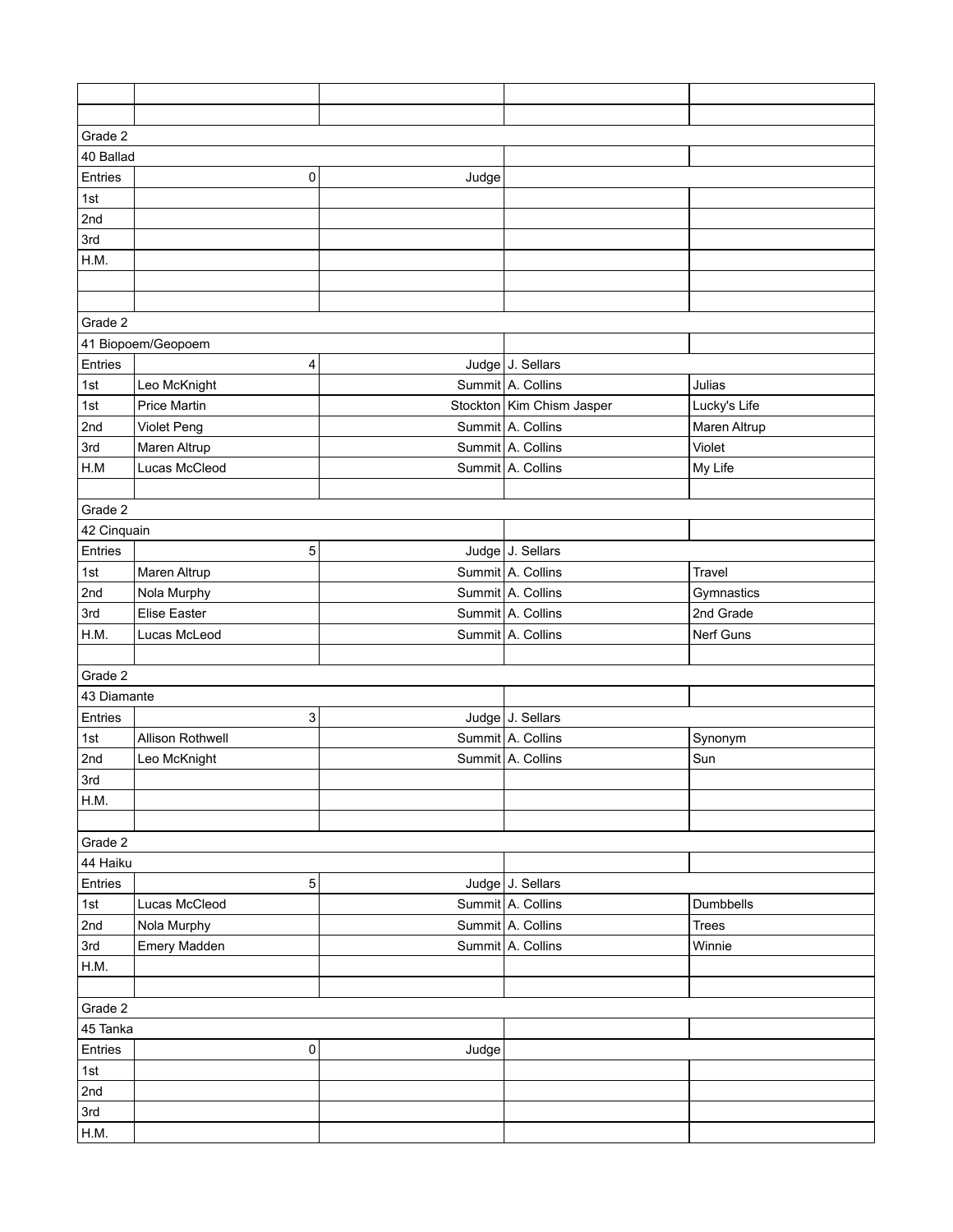| H.M.             |                                          |       |                         |                  |  |  |
|------------------|------------------------------------------|-------|-------------------------|------------------|--|--|
|                  |                                          |       |                         |                  |  |  |
| Grade 2          |                                          |       |                         |                  |  |  |
| 46 Parody        |                                          |       |                         |                  |  |  |
| Entries          | 0                                        | Judge |                         |                  |  |  |
| 1st              |                                          |       |                         |                  |  |  |
| 2nd              |                                          |       |                         |                  |  |  |
| 3rd              |                                          |       |                         |                  |  |  |
| H.M.             |                                          |       |                         |                  |  |  |
|                  |                                          |       |                         |                  |  |  |
| Grade 2          |                                          |       |                         |                  |  |  |
| 47 Acrostic      |                                          |       |                         |                  |  |  |
| Entries          | 5                                        |       | Judge J. Sellars        |                  |  |  |
| 1st              | Mayukha Vedula                           |       | Summit A. Collins       | Rainbows         |  |  |
| 2nd              | Allison Rothwell                         |       | Summit A. Collins       | School           |  |  |
| 3rd              | Leo McKnight                             |       | Summit A. Collins       | The Farm         |  |  |
| H.M.             | Kynlee Pfannenstiel                      |       | Summit A. Collins       | <b>Books</b>     |  |  |
|                  |                                          |       |                         |                  |  |  |
|                  |                                          |       |                         |                  |  |  |
|                  |                                          |       |                         |                  |  |  |
| Grade 2          |                                          |       |                         |                  |  |  |
| 48 Other Formula |                                          |       |                         |                  |  |  |
| Entries          | 1                                        |       | Judge Stephanie Summers |                  |  |  |
| 1st              | Leo McKnight                             |       | Summit A. Collins       | Goats            |  |  |
| 2nd              |                                          |       |                         |                  |  |  |
| 3rd              |                                          |       |                         |                  |  |  |
| H.M.             |                                          |       |                         |                  |  |  |
|                  |                                          |       |                         |                  |  |  |
| Grade 2          |                                          |       |                         |                  |  |  |
|                  | 49 Long Free Verse -- 11 lines or more   |       |                         |                  |  |  |
| Entries          | $\mathsf 0$                              | Judge |                         |                  |  |  |
| 1st              |                                          |       |                         |                  |  |  |
| 2nd              |                                          |       |                         |                  |  |  |
| 3rd              |                                          |       |                         |                  |  |  |
| H.M.             |                                          |       |                         |                  |  |  |
|                  |                                          |       |                         |                  |  |  |
| Grade 2          |                                          |       |                         |                  |  |  |
|                  | 50 Short Free Verse -- 10 lines or fewer |       |                         |                  |  |  |
| Entries          | 3                                        |       | Judge J. Sellars        |                  |  |  |
| 1st              | Lucas McCleod                            |       | Summit A. Collins       | The Gym          |  |  |
| 2nd              | Anika Nandan                             |       | Summit A. Collins       | Diwali Fireworks |  |  |
| 3rd              | Diesel Rauch                             |       | Summit A. Collins       | Kites            |  |  |
| H.M.             |                                          |       |                         |                  |  |  |
|                  |                                          |       |                         |                  |  |  |
| Grade 2          |                                          |       |                         |                  |  |  |
| 51 Limerick      |                                          |       |                         |                  |  |  |
| Entries          | 0                                        | Judge |                         |                  |  |  |
| 1st              |                                          |       |                         |                  |  |  |
| 2nd              |                                          |       |                         |                  |  |  |
| 3rd              |                                          |       |                         |                  |  |  |
| H.M.             |                                          |       |                         |                  |  |  |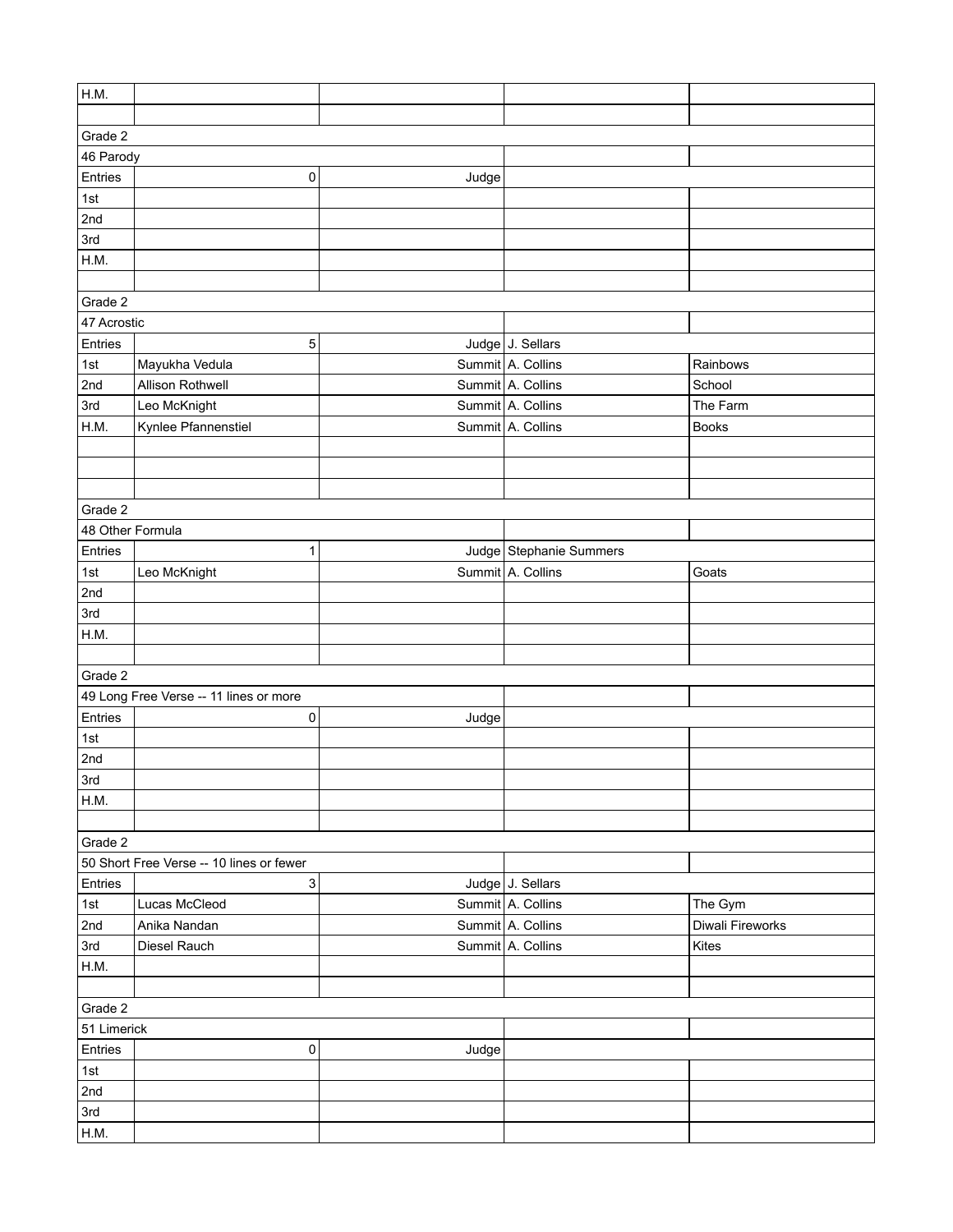| Grade 2     |                                               |       |  |  |  |  |
|-------------|-----------------------------------------------|-------|--|--|--|--|
|             | 52 Long Narrative Poetry -- 11 lines or more  |       |  |  |  |  |
| Entries     | $\pmb{0}$                                     | Judge |  |  |  |  |
| 1st         |                                               |       |  |  |  |  |
| 2nd         |                                               |       |  |  |  |  |
| 3rd         |                                               |       |  |  |  |  |
| H.M.        |                                               |       |  |  |  |  |
|             |                                               |       |  |  |  |  |
| Grade 2     |                                               |       |  |  |  |  |
|             |                                               |       |  |  |  |  |
|             | 53 Short Narrative Poetry -- 10 lines or less |       |  |  |  |  |
| Entries     | $\pmb{0}$                                     | Judge |  |  |  |  |
| $\vert$ 1st |                                               |       |  |  |  |  |
| 2nd         |                                               |       |  |  |  |  |
| 3rd         |                                               |       |  |  |  |  |
| H.M.        |                                               |       |  |  |  |  |
|             |                                               |       |  |  |  |  |
| Grade 2     |                                               |       |  |  |  |  |
|             | 54 Original Poster Poem                       |       |  |  |  |  |
| Entries     | $\mathsf 0$                                   | Judge |  |  |  |  |
| $\vert$ 1st |                                               |       |  |  |  |  |
| 2nd         |                                               |       |  |  |  |  |
| 3rd         |                                               |       |  |  |  |  |
| H.M.        |                                               |       |  |  |  |  |
|             |                                               |       |  |  |  |  |
| Grade 2     |                                               |       |  |  |  |  |
|             | 55 Long Rhymed Poetry                         |       |  |  |  |  |
| Entries     | $\pmb{0}$                                     | Judge |  |  |  |  |
| 1st         |                                               |       |  |  |  |  |
| 2nd         |                                               |       |  |  |  |  |
| 3rd         |                                               |       |  |  |  |  |
| H.M.        |                                               |       |  |  |  |  |
|             |                                               |       |  |  |  |  |
|             |                                               |       |  |  |  |  |
| Grade 2     |                                               |       |  |  |  |  |
|             | 56 Short Rhymed Poetry                        |       |  |  |  |  |
| Entries     | $\pmb{0}$                                     | Judge |  |  |  |  |
| 1st         |                                               |       |  |  |  |  |
| 2nd         |                                               |       |  |  |  |  |
| 3rd         |                                               |       |  |  |  |  |
| H.M.        |                                               |       |  |  |  |  |
|             |                                               |       |  |  |  |  |
| Grade 2     |                                               |       |  |  |  |  |
| 57 Sonnet   |                                               |       |  |  |  |  |
| Entries     | $\mathsf 0$                                   | Judge |  |  |  |  |
| 1st         |                                               |       |  |  |  |  |
| 2nd         |                                               |       |  |  |  |  |
| 3rd         |                                               |       |  |  |  |  |
|             |                                               |       |  |  |  |  |
| H.M.        |                                               |       |  |  |  |  |
|             |                                               |       |  |  |  |  |
| Grade 2     |                                               |       |  |  |  |  |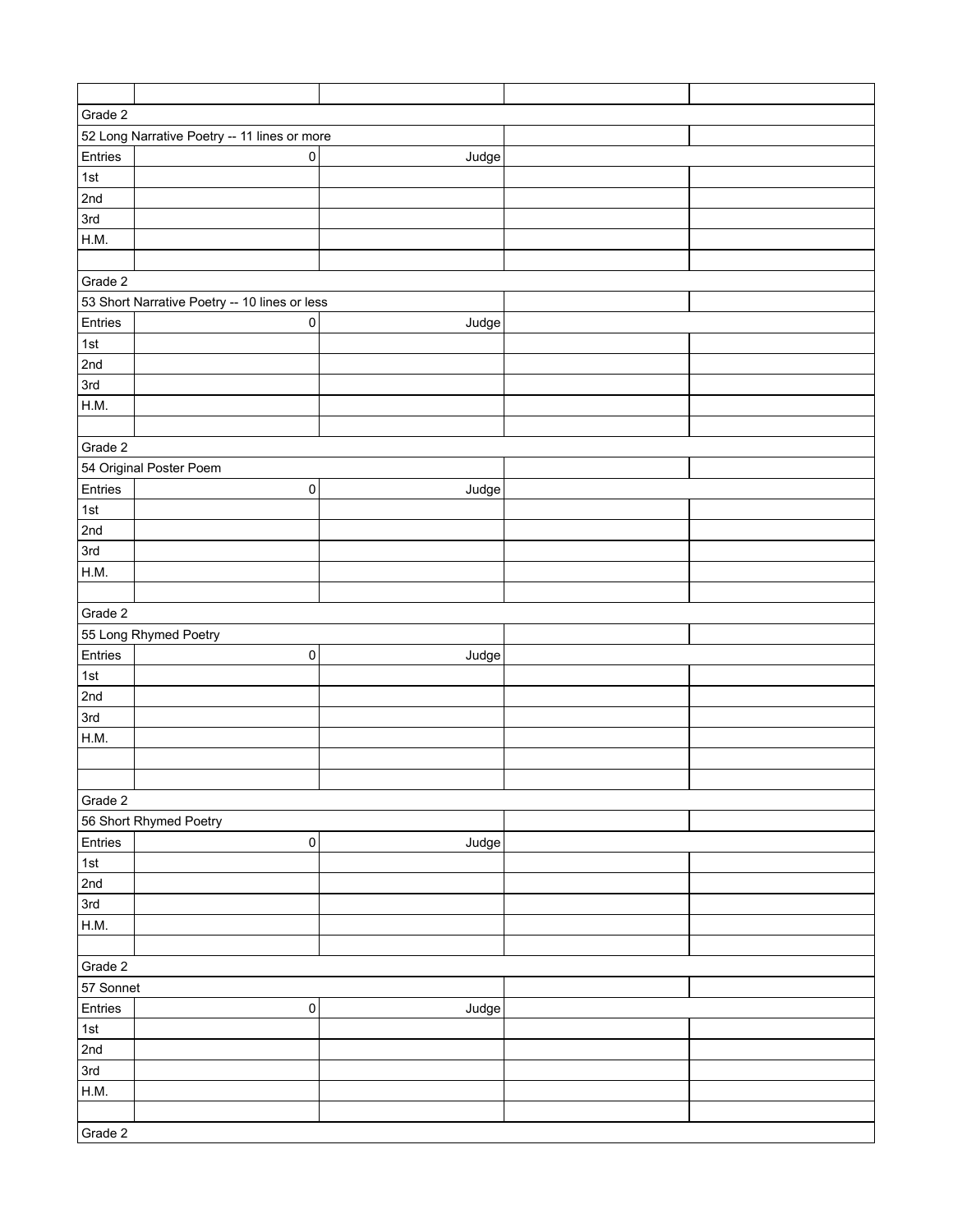| 58 Villanelle    |                               |                    |                    |                 |
|------------------|-------------------------------|--------------------|--------------------|-----------------|
| Entries          | $\pmb{0}$                     | Judge              |                    |                 |
| 1st              |                               |                    |                    |                 |
| 2nd              |                               |                    |                    |                 |
| 3rd              |                               |                    |                    |                 |
| H.M.             |                               |                    |                    |                 |
|                  |                               |                    |                    |                 |
| Grade 2          |                               |                    |                    |                 |
|                  | 59 Individual Task Analysis   |                    |                    |                 |
| Entries          | 1                             |                    | Judge K. Meinhardt |                 |
| 1st              | <b>Price Martin</b>           | Stockton D. Martin |                    | My Pie in a Cup |
| 2nd              |                               |                    |                    |                 |
| 3rd              |                               |                    |                    |                 |
| H.M.             |                               |                    |                    |                 |
|                  |                               |                    |                    |                 |
| Grade 2          |                               |                    |                    |                 |
| 60A Editorial    |                               |                    |                    |                 |
| Entries          | $\mathsf 0$                   | Judge              |                    |                 |
| 1st              |                               |                    |                    |                 |
| 2nd              |                               |                    |                    |                 |
| 3rd              |                               |                    |                    |                 |
| H.M.             |                               |                    |                    |                 |
|                  |                               |                    |                    |                 |
| Grade 2          |                               |                    |                    |                 |
|                  |                               |                    |                    |                 |
|                  | 60B Commentary/opinion column |                    |                    |                 |
| Entries          | $\pmb{0}$                     | Judge              |                    |                 |
| 1st              |                               |                    |                    |                 |
| 2nd              |                               |                    |                    |                 |
| 3rd              |                               |                    |                    |                 |
| H.M.             |                               |                    |                    |                 |
|                  |                               |                    |                    |                 |
| Grade 2          |                               |                    |                    |                 |
| 61 Feature Story |                               |                    |                    |                 |
| Entries          | 0                             | Judge              |                    |                 |
| 1st              |                               |                    |                    |                 |
| 2nd              |                               |                    |                    |                 |
| 3rd              |                               |                    |                    |                 |
| H.M.             |                               |                    |                    |                 |
|                  |                               |                    |                    |                 |
| Grade 2          |                               |                    |                    |                 |
| 62 News Story    |                               |                    |                    |                 |
| Entries          | $\mathsf 0$                   | Judge              |                    |                 |
| 1st              |                               |                    |                    |                 |
| 2 <sub>nd</sub>  |                               |                    |                    |                 |
| 3rd              |                               |                    |                    |                 |
| H.M.             |                               |                    |                    |                 |
|                  |                               |                    |                    |                 |
| Grade 2          |                               |                    |                    |                 |
| 63 Sports Story  |                               |                    |                    |                 |
| Entries          | $\mathsf 0$                   | Judge              |                    |                 |
| 1st              |                               |                    |                    |                 |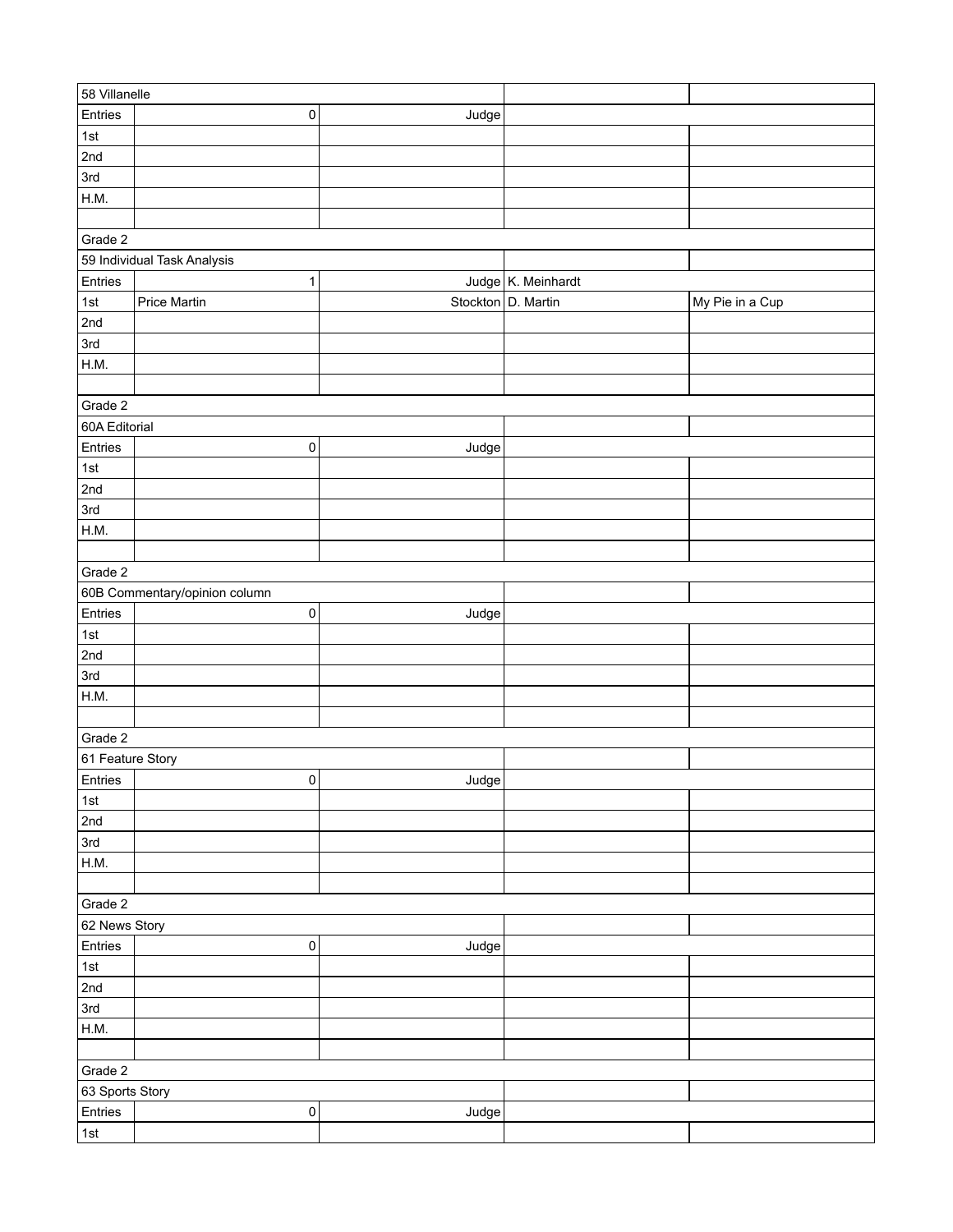| 2nd                |                              |       |  |  |  |
|--------------------|------------------------------|-------|--|--|--|
| 3rd                |                              |       |  |  |  |
| H.M.               |                              |       |  |  |  |
|                    |                              |       |  |  |  |
|                    |                              |       |  |  |  |
| Grade 2            |                              |       |  |  |  |
|                    | 64A School Newspaper         |       |  |  |  |
| Entries            | $\pmb{0}$                    | Judge |  |  |  |
| $\vert$ 1st        |                              |       |  |  |  |
| 2nd                |                              |       |  |  |  |
| 3rd                |                              |       |  |  |  |
| H.M.               |                              |       |  |  |  |
|                    |                              |       |  |  |  |
| Grade 2            |                              |       |  |  |  |
|                    | 64B School Magazine          |       |  |  |  |
| Entries            | $\pmb{0}$                    | Judge |  |  |  |
| 1st                |                              |       |  |  |  |
| 2nd                |                              |       |  |  |  |
| 3rd                |                              |       |  |  |  |
|                    |                              |       |  |  |  |
| H.M.               |                              |       |  |  |  |
|                    |                              |       |  |  |  |
| Grade 2            |                              |       |  |  |  |
|                    | 65 Spoken word poetry script |       |  |  |  |
| Entries            | $\pmb{0}$                    | Judge |  |  |  |
| 1st                |                              |       |  |  |  |
| 2nd                |                              |       |  |  |  |
| 3rd                |                              |       |  |  |  |
| H.M.               |                              |       |  |  |  |
|                    |                              |       |  |  |  |
|                    |                              |       |  |  |  |
| Grade 2            |                              |       |  |  |  |
|                    | 66 Commercial Script         |       |  |  |  |
| Entries            | $\pmb{0}$                    |       |  |  |  |
|                    |                              | Judge |  |  |  |
| 1st                |                              |       |  |  |  |
| $\sqrt{2nd}$       |                              |       |  |  |  |
| 3rd                |                              |       |  |  |  |
| H.M.               |                              |       |  |  |  |
|                    |                              |       |  |  |  |
| Grade 2            |                              |       |  |  |  |
| 67 Dialogue (Skit) |                              |       |  |  |  |
| Entries            | $\pmb{0}$                    | Judge |  |  |  |
| 1st                |                              |       |  |  |  |
| 2nd                |                              |       |  |  |  |
| 3rd                |                              |       |  |  |  |
| H.M.               |                              |       |  |  |  |
|                    |                              |       |  |  |  |
|                    |                              |       |  |  |  |
| Grade 2            |                              |       |  |  |  |
| 68 Play Script     |                              |       |  |  |  |
| Entries            | $\pmb{0}$                    | Judge |  |  |  |
| $\vert$ 1st        |                              |       |  |  |  |
| 2nd                |                              |       |  |  |  |
| 3rd                |                              |       |  |  |  |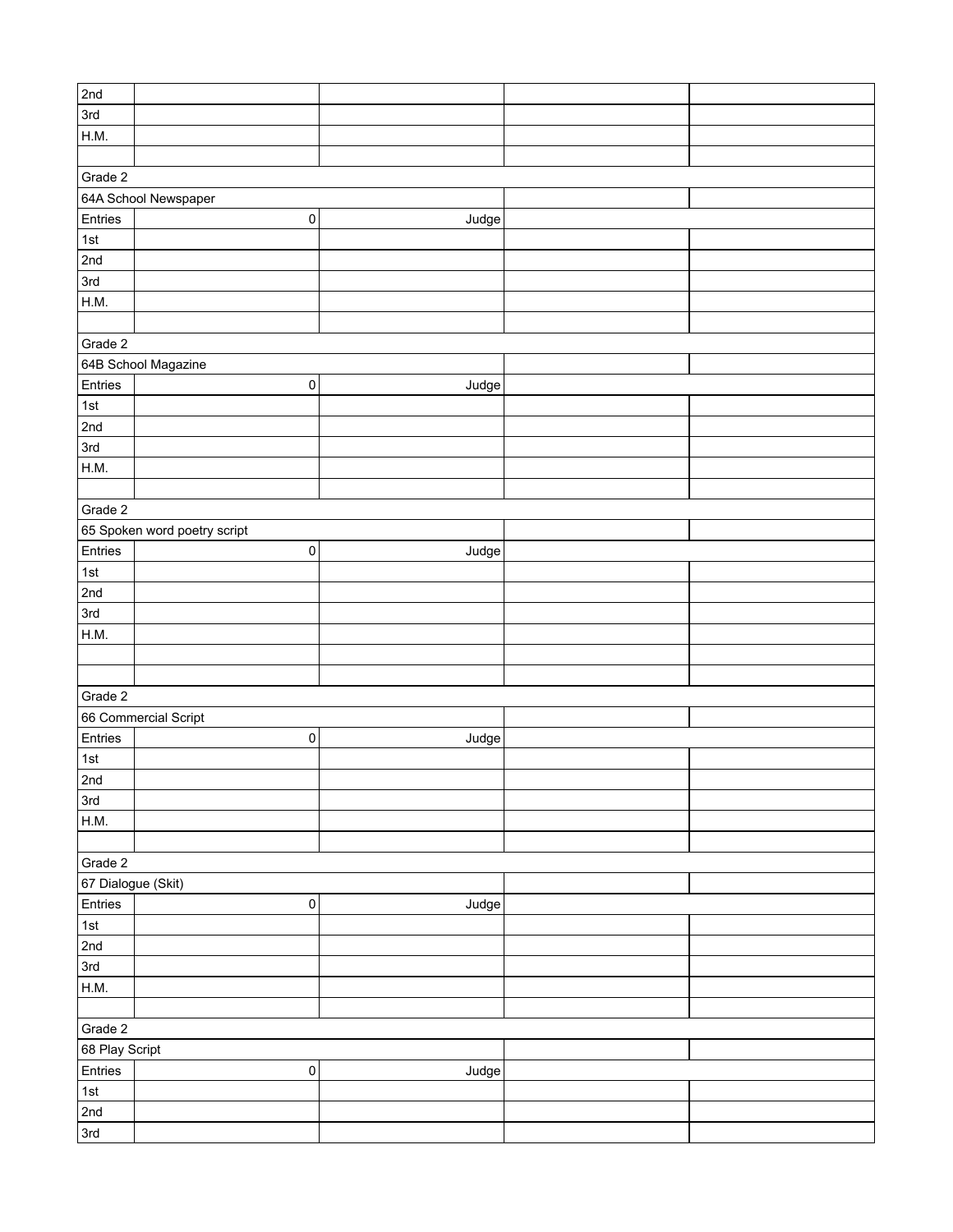| H.M.                                                              |                                                          |       |  |  |  |  |  |  |
|-------------------------------------------------------------------|----------------------------------------------------------|-------|--|--|--|--|--|--|
|                                                                   |                                                          |       |  |  |  |  |  |  |
| Grade 2                                                           |                                                          |       |  |  |  |  |  |  |
| 69 Screenplay                                                     |                                                          |       |  |  |  |  |  |  |
| Entries                                                           | $\pmb{0}$                                                | Judge |  |  |  |  |  |  |
| $\vert$ 1st                                                       |                                                          |       |  |  |  |  |  |  |
| 2nd                                                               |                                                          |       |  |  |  |  |  |  |
| 3rd                                                               |                                                          |       |  |  |  |  |  |  |
| H.M.                                                              |                                                          |       |  |  |  |  |  |  |
|                                                                   |                                                          |       |  |  |  |  |  |  |
| Grade 2                                                           |                                                          |       |  |  |  |  |  |  |
|                                                                   |                                                          |       |  |  |  |  |  |  |
| 70 Individual or Group Community Response<br>Entries<br>$\pmb{0}$ |                                                          |       |  |  |  |  |  |  |
| 1st                                                               |                                                          | Judge |  |  |  |  |  |  |
| 2nd                                                               |                                                          |       |  |  |  |  |  |  |
| 3rd                                                               |                                                          |       |  |  |  |  |  |  |
|                                                                   |                                                          |       |  |  |  |  |  |  |
| H.M.                                                              |                                                          |       |  |  |  |  |  |  |
|                                                                   |                                                          |       |  |  |  |  |  |  |
|                                                                   |                                                          |       |  |  |  |  |  |  |
| Grade 2                                                           |                                                          |       |  |  |  |  |  |  |
|                                                                   | 71 Individual or group Writing Rocks                     |       |  |  |  |  |  |  |
| Entries                                                           | $\pmb{0}$                                                | Judge |  |  |  |  |  |  |
| 1st                                                               |                                                          |       |  |  |  |  |  |  |
| 2nd                                                               |                                                          |       |  |  |  |  |  |  |
| 3rd                                                               |                                                          |       |  |  |  |  |  |  |
| H.M.                                                              |                                                          |       |  |  |  |  |  |  |
|                                                                   |                                                          |       |  |  |  |  |  |  |
| Grade 2                                                           |                                                          |       |  |  |  |  |  |  |
|                                                                   | 72 Grades 5-10 ONLY                                      |       |  |  |  |  |  |  |
| Entries                                                           |                                                          |       |  |  |  |  |  |  |
| $\vert$ 1st                                                       |                                                          |       |  |  |  |  |  |  |
| 2nd                                                               |                                                          |       |  |  |  |  |  |  |
| 3rd                                                               |                                                          |       |  |  |  |  |  |  |
| H.M.                                                              |                                                          |       |  |  |  |  |  |  |
|                                                                   |                                                          |       |  |  |  |  |  |  |
| Grade 2                                                           |                                                          |       |  |  |  |  |  |  |
|                                                                   | 73 Individual or group Promote Writing                   |       |  |  |  |  |  |  |
| Entries                                                           | $\mathsf{O}\xspace$                                      | Judge |  |  |  |  |  |  |
| $\vert$ 1st                                                       |                                                          |       |  |  |  |  |  |  |
| 2nd                                                               |                                                          |       |  |  |  |  |  |  |
| 3rd                                                               |                                                          |       |  |  |  |  |  |  |
| H.M.                                                              |                                                          |       |  |  |  |  |  |  |
|                                                                   |                                                          |       |  |  |  |  |  |  |
| Grade 2                                                           |                                                          |       |  |  |  |  |  |  |
|                                                                   | 74 Individual graphic adaptation of Published Literature |       |  |  |  |  |  |  |
| Entries<br>$\mathsf{O}\xspace$<br>Judge                           |                                                          |       |  |  |  |  |  |  |
| 1st                                                               |                                                          |       |  |  |  |  |  |  |
| 2nd                                                               |                                                          |       |  |  |  |  |  |  |
| 3rd                                                               |                                                          |       |  |  |  |  |  |  |
| H.M.                                                              |                                                          |       |  |  |  |  |  |  |
|                                                                   |                                                          |       |  |  |  |  |  |  |